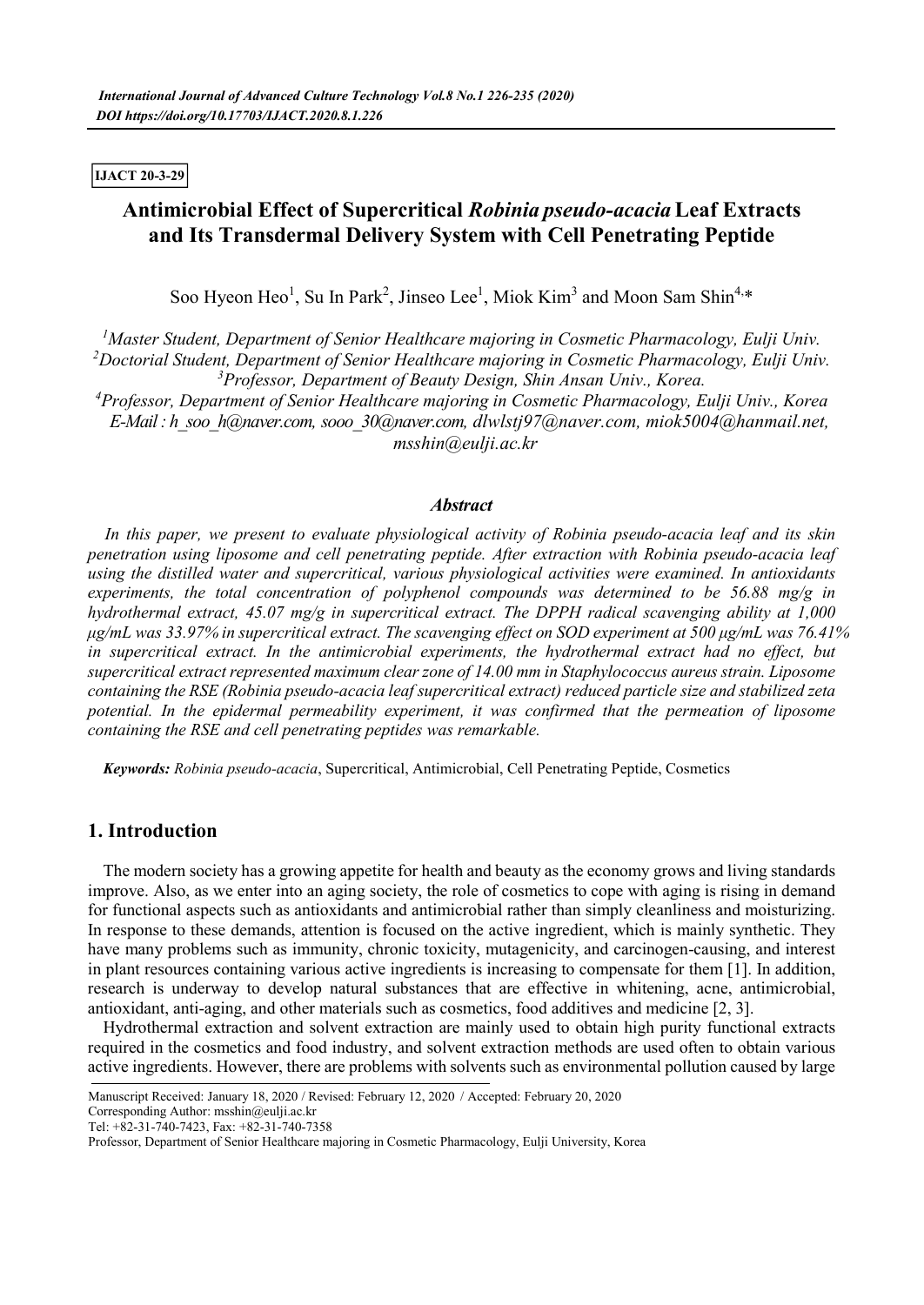amounts of waste solvents and residual solvents in extracts. Interest in supercritical fluid extraction process using supercritical carbon dioxide is increasing as an environment-friendly alternative technology for compensate and improve the shortcomings of existing natural effective extraction process. Extracting supercritical fluids uses carbon dioxide that is harmless to the human body. In addition, when extracting active ingredients with a range of molecular weights from natural materials, there are several application ranges depending on the extraction method. For supercritical carbon dioxide, it is possible to extract the active ingredient for almost any range of molecular weight. Currently, studies are actively conducted on various natural extracts using supercritical carbon dioxide.

In order for these substances to function properly as cosmetics materials, they must be absorbed deep into the skin through the stratum corneum, the outermost layer of the skin. However, the lipids of the stratum corneum consist of ceramide, cholesterol, and fat acid, form a lamellar structure. And as a skin barrier, preventing the transmission of external materials and thus making it difficult to pass the skin permeability of the active ingredients. Since the discovery in the 1960s that phospholipid surfactants of the phospholipid system voluntarily form double layer-like bimolecular lipid membrane in the medium of water surface [4], there has been a lot of research on liposome as a model of biological membrane as well as application of in vivo drug transport to decrease side effects, target orientation, continuous action in the pharmacology field [5, 6]. In order to industrialize liposome, the stability and uniformity of particle distribution must be ensured, because it is a factor that greatly affects the dynamics of the body when the liposome is applied to the clinical practice. As a way to solve these problems, When manufacturing liposome using microfluidizer, high concentrations of lipids that are usually not available in the manufacturing method of multilamellar vesicles (MLV) liposome can be used [7]. The advantage of manufacturing liposome using microfluidizer is that 1) they can produce large quantities of liposomes in a continuous process, which is suitable for industrialization; 2) the ability to control the average particle size of the produced liposome; 3) the ability to use high concentration of lipids to seal the water-soluble drugs with high efficiency; 4) reproducibility is guaranteed in the particle size and encapsulation efficiency of liposome. 5) since the particles are very fine, sterilization by filtration is possible [8].

Cell penetrating peptide (CPP) is a peptide composed of about 10 to 20 short amino acids that can pass through the cell membrane and transfer material inside the cell, and many CPP have been developed. One of the typical CPPs, TAT Peptide is known to easily approach cell membranes due to arginine, a cationic amino acid [9]. CPP is mainly focused on the research of penetrating cell membranes, while intercellular lipid penetrating research is yet insignificant. Although the cell membrane and intercellular lipids differ from each other, it is expected that if arginine oligomer, a key amino acid sequence of cell penetrating peptide, is applied to cosmetics with functional substances, it will be able to maximize the efficacy of functional substances by enhancing skin absorption [10].

In this study, first of all *Robinia pseudo-acacia* leaf were extracted with hydrothermal and supercritical fluid and then antioxidants (total polyphenol content, DPPH radial scavenging activity, SOD-like activity) were measured for verifying physiological activity. In order to stabilize supercritical extracts with excellent antimicrobial effect and enhance its epidermis penetration, liposome similar to lamella liquid crystal of intercellular lipid was made and particle size was reduced and stabilized. In addition, the increase in its epidermis penetration was confirmed by applying CPP (arginine oligomer, R6). As a result, we want to present the possibility of using *Robinia pseudo-acacia* leaf supercritical extract as a functional cosmetics natural new material.

### **2. Materials and methods**

#### **1. Instruments and reagents**

The equipment and reagents used for each experiment are as follows. The solutions used for the polyphenol, DPPH test used in the antioxidant and antibacterial tests were obtained from Sigma Aldrich (USA). R6 (hexa- D-arginine) was obtained from Dermafirm Co. (Seongnam, Korea). The equipment used in the experiment is as follows. Supercritical fluid extraction (ARI instrument, Namyangju, Korea), Absorption spectrophotometer (SYNERGY HTX multi-mode reader, Bio Tek, Seoul, Korea), Centrifugal separator (Supra-25K, Hanil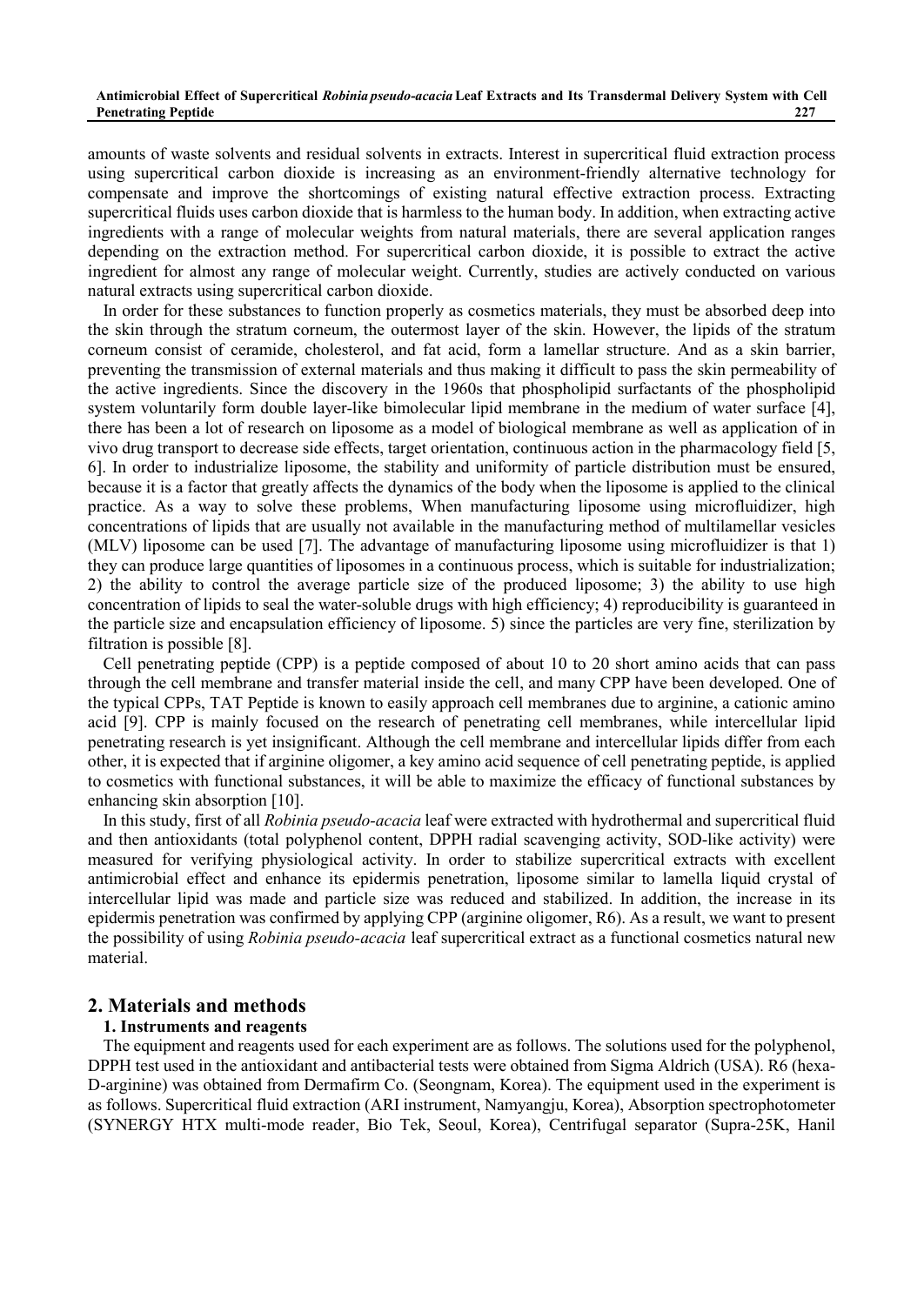Scientific Inc., Gimpo, Korea). Thermostat (Changshin Science, Seoul, Korea), High pressure processor (Microfluidizer, Picomax, Seoul, Korea), Particle size analyzer (Nanoctrac Flex, DREAM Co., Suwon, Korea), Particlemetrix (Stabino® Paticle Charge Mapping, DREAM Co., Suwon, Korea), Franz Diffusion Cells and Systems (PermeGear, USA).

#### **2. Sample extraction**

In the hydrothermal extraction method, purified water was added to the *Robinia pseudo-acacia* leaf powder and extracted for 4 hours in a thermostat at 80℃ and filtered and freeze dried. In the supercritical extraction method, the pressure of the extractor was set to 400 bar and the temperature to 50℃. The pressure of the separator was set to 40 bar, the temperature was set to 40 °C, and the flow rate of  $CO_2$  was extracted at 60 mL/min for 150 minutes.

#### **3. Antioxidant activity measurement**

Quantification of polyphenol was measured by Folin-danis [11]. To 100 μL of the Folin-Ciocalteu reagent, add 100 μL of the diluted sample solution and reacted at room temperature for 3 minutes. 100 μL of Na<sub>2</sub>CO<sub>3</sub> solution was added and the absorbance was measured at 760 nm with an ELISA reader. The average value of polyphenol contents by concentration was calculated. The calibration curves were quantitatively analyzed using garlic acid as a standard.

The effect about DPPH radical scavenging was measured by Blois method [12]. To 100 μL of the extract solution, 120 μL of 0.45 mM 2,2-diphenyl-1-picrylhydrazyl solution was added and reacted in the dark room for 30 minutes. Absorbance was measured at 530 nm with an ELISA reader.

DPPH radical scavenging activity  $(\%) = [(\text{Absorbane of DPPH solution - absorbance of samples})$ absorbance of DPPH solution] × 100.<br>SOD-like activity was performed by modifying Marklund's method [13]. The experiment was carried out

using SOD Assay Kit (BCBV5418). 20 μL of buffer solution and 20 μL of enzyme working solution were added to 20 μL of each sample solution, and incubation was carried out at 37℃ for 20 minutes. The absorbance at 420 nm was measured by an ELISA reader.

SOD similar activity  $\left(\frac{\%}{\%}\right) = [1-(\text{Absolute})]$  in the sample addition group/absorbance in the no additives) $]\times 100$ 

#### **4. Antimicrobial experiment**

The disc diffusion test was performed to determine the antimicrobial activity of *Robinia pseudo-acacia* leaf [14]. *Staphylococcus aureus, Escherichia coli, Bacillus subtilis*, and *Propionibacterium acnes*were purchased from KCM and KCTC. The strains *Staphylococcus aureus, Escherichia coli* and *Bacillus subtilis* were cultured in Muller-Hinton medium at 37℃ for 24 hours, re-cultured once, and then absorbed at 600 nm using a spectrophotometer. *Propionibacterium acnes* was incubated in a sealed container for 72 hours, re-incubated once, and then absorbed at 600 nm using a spectrophotometer. The culture conditions are shown in Table 1.

| Table 1. List of strains and cultivation condition used for antimicrobial experiments |
|---------------------------------------------------------------------------------------|
|---------------------------------------------------------------------------------------|

| <b>Strains</b>                     | Media | Temperature $(\mathcal{C})$ | Time (h) |
|------------------------------------|-------|-----------------------------|----------|
| Staphylococcus aureus (ATCC6538)   | мн    | 37                          | 24       |
| Escherichia coli (ATCC23726)       | мн    | 37                          | 24       |
| Bacillus subtilis (ATCC19659)      | мн    | 37                          | 24       |
| Propionibacterium acnes (ATCC6919) | RC    | 37                          |          |

Media was used by MH (Muller-Hinton medium) and RC (Reinforced Clostridial medium)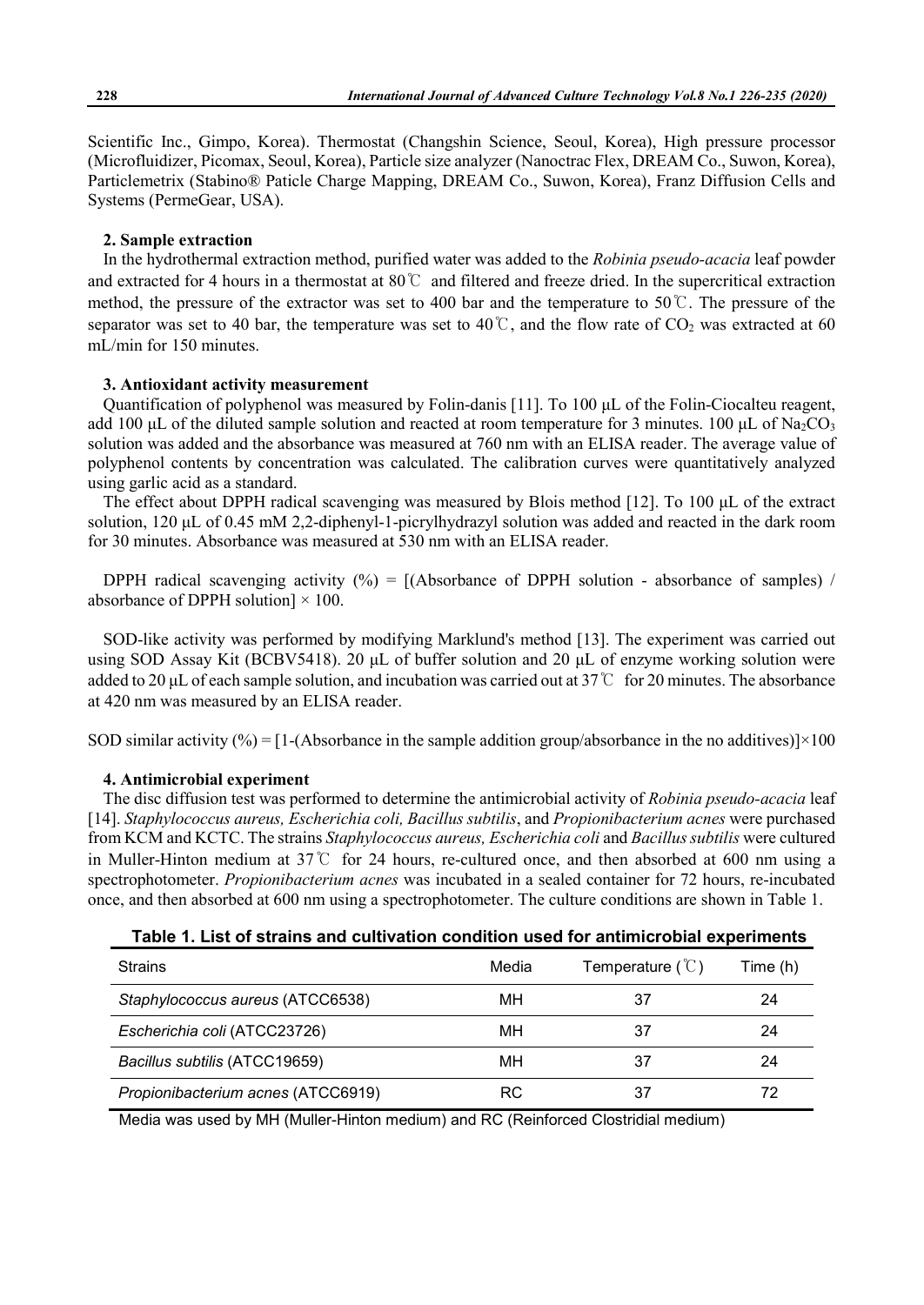# **5. Liposome making method**

First, the composition of the raw materials for manufacturing the liposome is shown in Table 2. Each of the phase was completely dissolved and the B phase was put into A phase. Using homo-mixer, mix evenly for 15 minutes at a speed of 3,000 rpm. Then, by passing through the microfluidizer three times at 1200 bar, the liposome was obtained.

| Phase | Raw material   | Chemical name                                    | Content (wt%) |
|-------|----------------|--------------------------------------------------|---------------|
|       | Glycerine      | Glycerine                                        | 60.0          |
|       | Soya SPL 75H   | <b>Hydrogenated Lecithin</b>                     | 5.0           |
| A     | Water          | Distilled water                                  | 8.0           |
|       | 1,2 Hexanediol | 1,2 Hexanediol                                   | 2.0           |
|       | DC 200(100cs)  | Dimethicone                                      | Up to $100$   |
| B     | Active         | Robinia pseudo-acacia leaf supercritical extract | 0.5           |

**Table 2. Composition of** *Robinia pseudo-acacia* **leaf extraction formulation for Liposome**

### **6. Measurement of particle size and zeta potential**

We measure of particle size and zeta charge about 0.5% RSE (*Robinia pseudo-acacia* leaf supercritical extract) and MLV containing 0.5% RSE at 3 times using Particlemetrix (Stabino® Paticle Charge Mapping, DREAM CORP, Suwon, Korea)

#### **7. Skin penetration experiment**

#### **1) Trans epidermal permeability**

We made 3 formulations for skin permeability experiments. First, *Robinia pseudo-acacia* leaf supercritical extract was dissolved in 99.9%. Second, liposome 0.5% of *Robinia pseudo-acacia* leaf supercritical extract. Third, liposome contains 0.005% R6. Trans epidermal permeability was measured using Franz Diffusion Cells and Systems (PermeGear, USA). The artificial skin is placed on the receptor chamber with the stratum corneum facing up, and the donor chamber is fixed on the stratum corneum. The temperature was maintained at 37℃ in a constanttemperature water bath, and the sample was applied to the skin after stabilization for 30 minutes. Keep the permeated sample uniformly mixed. Then, the receptor medium in which the sample was dissolved was sampled at a fixed time, and the same amount of receptor medium was supplemented. Finally, we compared Tannic acid content among 3 formulations. Skin permeability conditions are shown in Table 3.

|  | Table 3. Conditions of skin penetration experiment |  |
|--|----------------------------------------------------|--|
|--|----------------------------------------------------|--|

| <b>Skin</b>        | Neoderm®-E (Tegoscience, Korea)                   |
|--------------------|---------------------------------------------------|
| Receptor medium    | PBS (SigmaAldrich, USA) 8.5ml (add 5.0% Tween 80) |
| Sampling aliquot   | $500 \mu L$                                       |
| Donor chamber area | 1.326665 cm <sup>2</sup>                          |
| Stirbar speed      | 500                                               |
| Sampling time      | 4,8,12,16,20,24 h                                 |
| Temperature        | $37^{\circ}$ C                                    |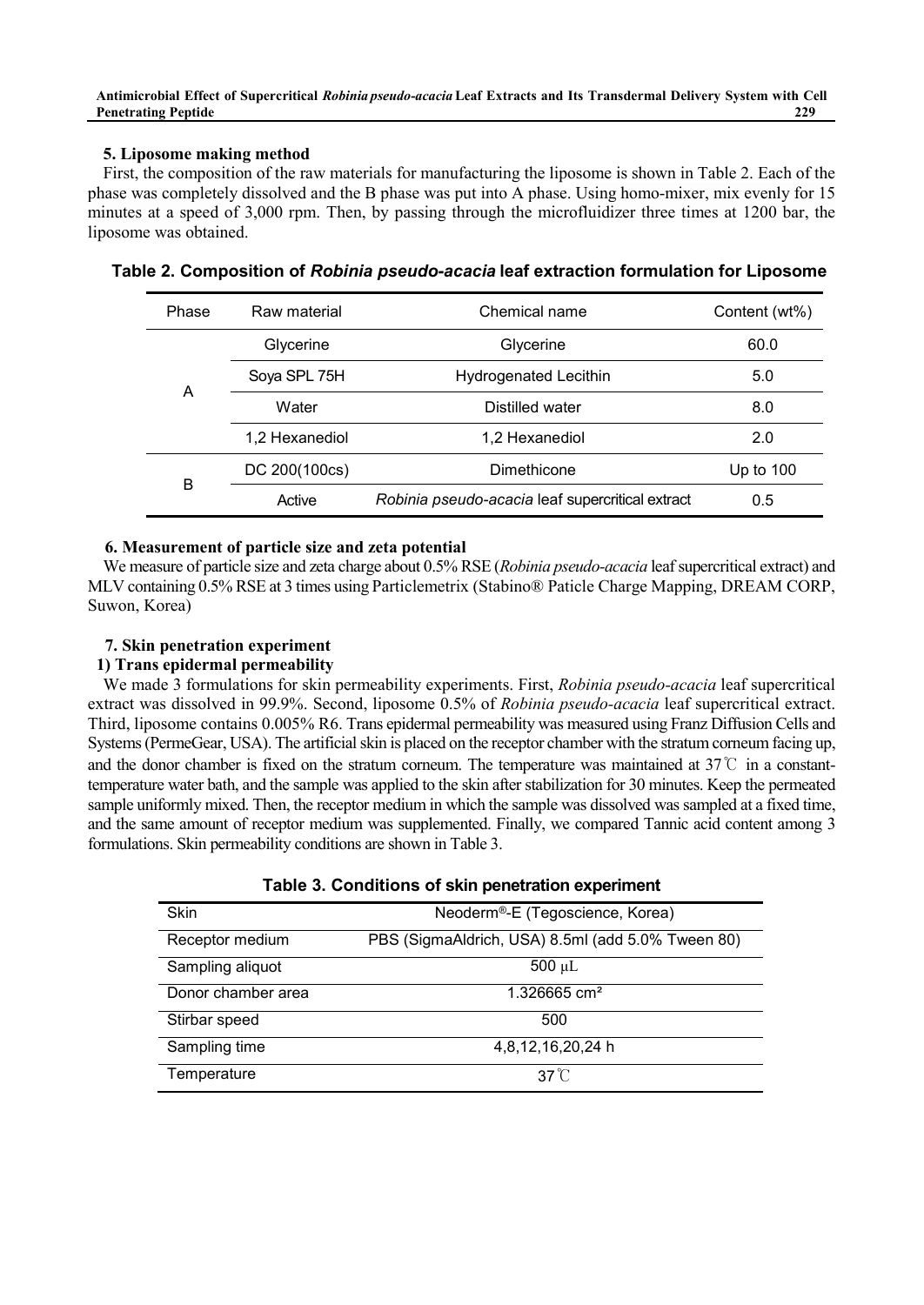#### **2) Tannin acid analyses by HPLC**

Chromatographic separations were achieved using a Shiseido C18  $(4.6\times250 \text{ mm}, 5 \text{ mm})$ . A reverse phase HPLC assay was carried out using an isocratic elution with a flow rate of 1.0 mL/min, a column temperature of 30℃, a mobile phase of water and methanol (50% : 50% v/v) and detection wavelength of 270 nm. The injection volume was 20 μL of each solutions. The total run time was 5 minutes for each injection. Quantification of the compounds identified was performed using the external standardization method.

#### **8. Statistical processing**

All experiments were repeated 3 times. All values were expressed as mean and standard deviation and the difference between the values was analyzed by t-test, one-way analysis of variance (ANOVA) with Post hoc(LDS) respectively.

# **3. Result**

#### **1. Yield**

*Robinia pseudo-acacia* leaf was extracted with hydrothermal and supercritical. Each yield was 4.72% in RPH (*Robinia pseudo-acacia* leaf hydrothermal extract) and 3.80% in RPS (*Robinia pseudo-acacia* leaf supercritical extract).

#### **2. Antioxidant efficacy of** *Robinia pseudo-acacia* **leaf**

To measure the total polyphenol content, the results of the comparison of the extraction process of *Robinia pseudo-acacia* leaf extract are shown in Table 6. In 250 mg/L, 56.06 ± 1.68 mg/g of polyphenol was extracted from hydrothermal extraction and  $46.8$   $0 \pm 2.00$  mg/g of polyphenol was detected in supercritical extraction (Table 4).

DPPH radical is a method of measuring the activity of a hydrogen donor. When they get electron from phenolic compounds or aromatic amines, the color is turned purple to yellow by proton-radical scavengers [15]. The antioxidant activity of the extracts was shown between  $125 \sim 1,000$  mg/L. In 1000 mg/L, the radical scavenging activity was 41.49% in hydrothermal extraction and 33.97% in supercritical extraction (Figure 1).

SOD-like activity assay is an antioxidant activity assay using color development by automatic oxidation [16]. The substances that inhibit superoxide in the samples used in the experiment can inhibit the oxidation by oxidation in the presence of SOD or SOD-like active substances. The highest SOD-like activity of 72.44% in supercritical extract at 250 mg/L (Figure 2).

| Samples                 | Method                | Total polyphenols (mg/g) |
|-------------------------|-----------------------|--------------------------|
| <b>RPH</b> <sup>a</sup> | Hydrothermal extract  | $56.88 \pm 8.93$         |
| RPS <sup>b</sup>        | Supercritical extract | $45.07 \pm 2.75$         |

| Table 4. Total polyphenols of extracts from <i>Robinia pseudo-acacia</i> leaf |
|-------------------------------------------------------------------------------|
|-------------------------------------------------------------------------------|

Values represent the mean ± SD of three independent experiments.

<sup>a</sup>RPH : *Robinia pseudo-acacia* leaf hydrothermal extract

<sup>b</sup>RPS : *Robinia pseudo-acacia* leaf supercritical extract

#### **3. Antimicrobial experiment**

The antimicrobial test was conducted three times using the paper disc method [17]. The results of the clear zone measurement are shown in Table 5. As a result of the antimicrobial test, the hydrothermal extract had no effect. In the other hand, the antimicrobial effect was confirmed in three strains among the four strains from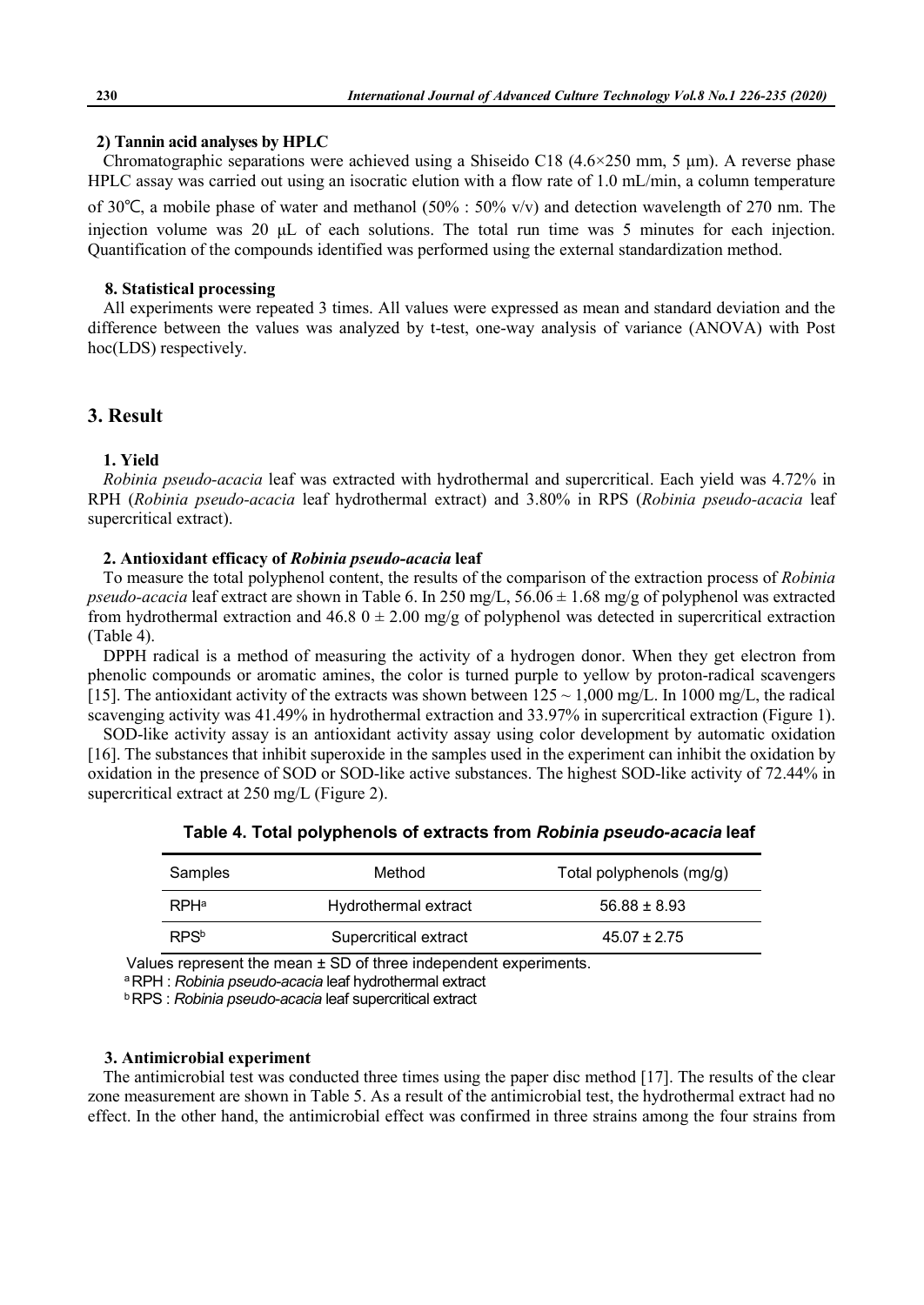supercritical extract. In the case of *Propionibacterium acnes* strain, the largest clear zone of  $10.33 \pm 0.58$  mm was found at the concentration of 10 mg/mL. In the *Bacillus subtilis* strain, the greatest clear zone of 10.01 ± 0.03 mm was found at the concentration of 10 mg/mL. Supercritical extract represented maximum clear zone of 14.67 ± 0.78 mm in *Staphylococcus aureus* strain. In experiments with the same conditions, *Robinia pseudo acaci*a ethanol extract had no effect in *Staphylococcus aureus* strain [18].



**Figure 1. Scavenging effect of** *Robinia pseudo-acacia* **leaf on DPPH assays**

Values represent the mean ± SD of three independent experiments. Positive control : Ascorbic acid 100 μg/mL to 97.46%. \*p<0.1, \*\*p<0.05, \*\*\*p<0.001.

<sup>a</sup>RPH: *Robinia pseudo-acacia* leaf hydrothermal extract <sup>b</sup>RPS: *Robinia pseudo-acacia* leaf supercritical extract



RPH %RPS

**Figure 2. Scavenging effect of** *Robinia pseudo-acacia* **leaf on SOD assays**

Values represent the mean  $\pm$  SD of three independent experiments. \*p $\leq$ 0.1, \*\*p $\leq$ 0.05, \*\*\*p $\leq$ 0.001. <sup>a</sup>RPH: *Robinia pseudo-acacia* leaf hydrothermal extract

<sup>b</sup>RPS: *Robinia pseudo-acacia* leaf supercritical extract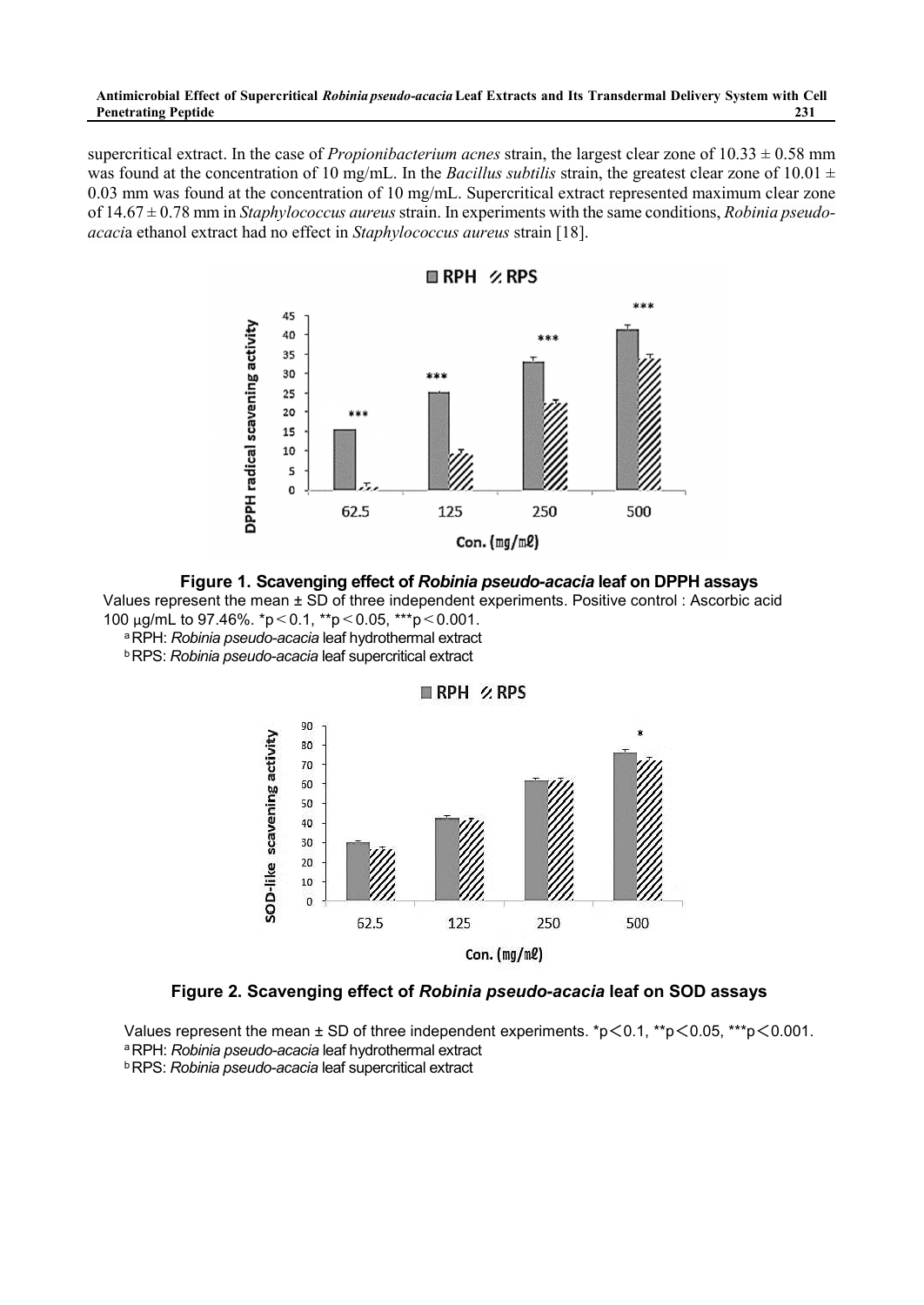| Strain                     | Clear zone (mm)               |                               |                              |                             |  |  |  |  |
|----------------------------|-------------------------------|-------------------------------|------------------------------|-----------------------------|--|--|--|--|
| 10 mg/mL<br>5 mg/mL        |                               | $2.5$ mg/mL                   | $1.25$ mg/mL                 |                             |  |  |  |  |
| Staphylococcus<br>aureus   | $14.67 \pm 0.78$ <sup>a</sup> | $14.67 \pm 0.58$ <sup>a</sup> | $12.33 \pm 0.52^a$           | -                           |  |  |  |  |
| Escherichia coli           | ٠                             | ۰                             | ۰                            |                             |  |  |  |  |
| <b>Bacillus subtilis</b>   | $10.01 \pm 0.03$ <sup>a</sup> | $10.03 \pm 0.05$ <sup>a</sup> | $10.21 \pm 0.10^a$           | $10.31 \pm 0.10^{\text{a}}$ |  |  |  |  |
| Propionibacterium<br>acnes | $10.33 \pm 0.58$ <sup>a</sup> | $10.33 \pm 0.58$ <sup>a</sup> | $9.67 \pm 1.15$ <sup>a</sup> | $9.67 \pm 1.15^{\text{ a}}$ |  |  |  |  |

# **Table 5. The effect of Supercritical** *Robinia pseudo-acacia* **leaf extract amount on area of clear zone**

Positive control: *Staphylococcus aureus, Escherichia coli, Bacillus subtilis* are used methyl paraben, *Propionibacterium acnes* is used salicylic acid.

<sup>a</sup> Growth inhibition line

#### **4. Measurement of particle size and zeta potential**

The average particle size was compared by measuring 0.5% of RSE and the liposome containing 0.5% RSE at 3 times. The average 0.5% RSE particle size was  $3313.33 \pm 107.86$  nm, and the average particle size of the liposome containing 0.5% RSE was 258.27±8.72 nm, which was reduced approximately by 1/13.

Zeta-potential is  $0 \sim \pm 5$  mV quickly condenses and becomes unstable. When the zeta-potential is  $\pm 30 \sim \pm 10$ 60 mV, the solution is highly compatible with water, so it is well distributed, the particles are kept stable. And if it is more than  $\pm$  61 mV, it can be considered very stable. The average zeta-potential value of 0.5% RSE was  $20.30 \pm 0.10$  mV, and the zeta-potential value of the liposome containing 0.5% RSE was 132.47  $\pm$  1.43 mV. Compared to RSE, the liposome has become very stable.

#### **5. Skin penetration experiment**

Figure 3 shows the permeation rate of *Robinia pseudo-acacia* leaf extract over time for a given area of skin. The cumulative amount of total *Robonia pseudo-acacia* leaf extract penetrated the skin over time increased with similar tendency for all 24 hours in all three formulations. When the amount of permeation is observed, the amount of permeation is high in the order of Formulation 2, Formulation 1, and Formulation 0, meaning that liposome and cell permeable peptides can increase skin penetration. The results of trans epidermal permeability experiment were as follows (Figure 3). 'Formulation 2' was the most penetrating when the three formulations showed trans epidermal permeability and it had 34.61 μg/cm². All results are shown in Table 6.

**Table 6. Epidermal penetration experiment's result using Franz cell according to formulation with** *Robinia pseudo-acacia* **leaf**

|                                                                  | Time (h)               |           | 0    | 4     | 8     | 12    | 16    | 20    | 24    |
|------------------------------------------------------------------|------------------------|-----------|------|-------|-------|-------|-------|-------|-------|
| RPS 0.5%                                                         | Mean                   | 0         | 8.35 | 11.30 | 16.06 | 19.78 | 22.70 | 25.72 |       |
| Cumulative                                                       | in Ethanol             | <b>SD</b> | 0    | 0.97  | 0.86  | 0.61  | 1.12  | 0.95  | 1.08  |
| amount<br>RPS 0.5%<br>permeated<br>in Liposome<br>$(\mu g/cm^2)$ |                        | Mean      | 0    | 12.71 | 18.31 | 22.63 | 25.47 | 28.22 | 30.15 |
|                                                                  | <b>SD</b>              | 0         | 1.36 | 0.37  | 0.83  | 0.78  | 0.55  | 0.57  |       |
|                                                                  | RPS 0.5% and R6 0.005% | Mean      | 0    | 18.42 | 21.76 | 26.20 | 30.02 | 32.36 | 34.61 |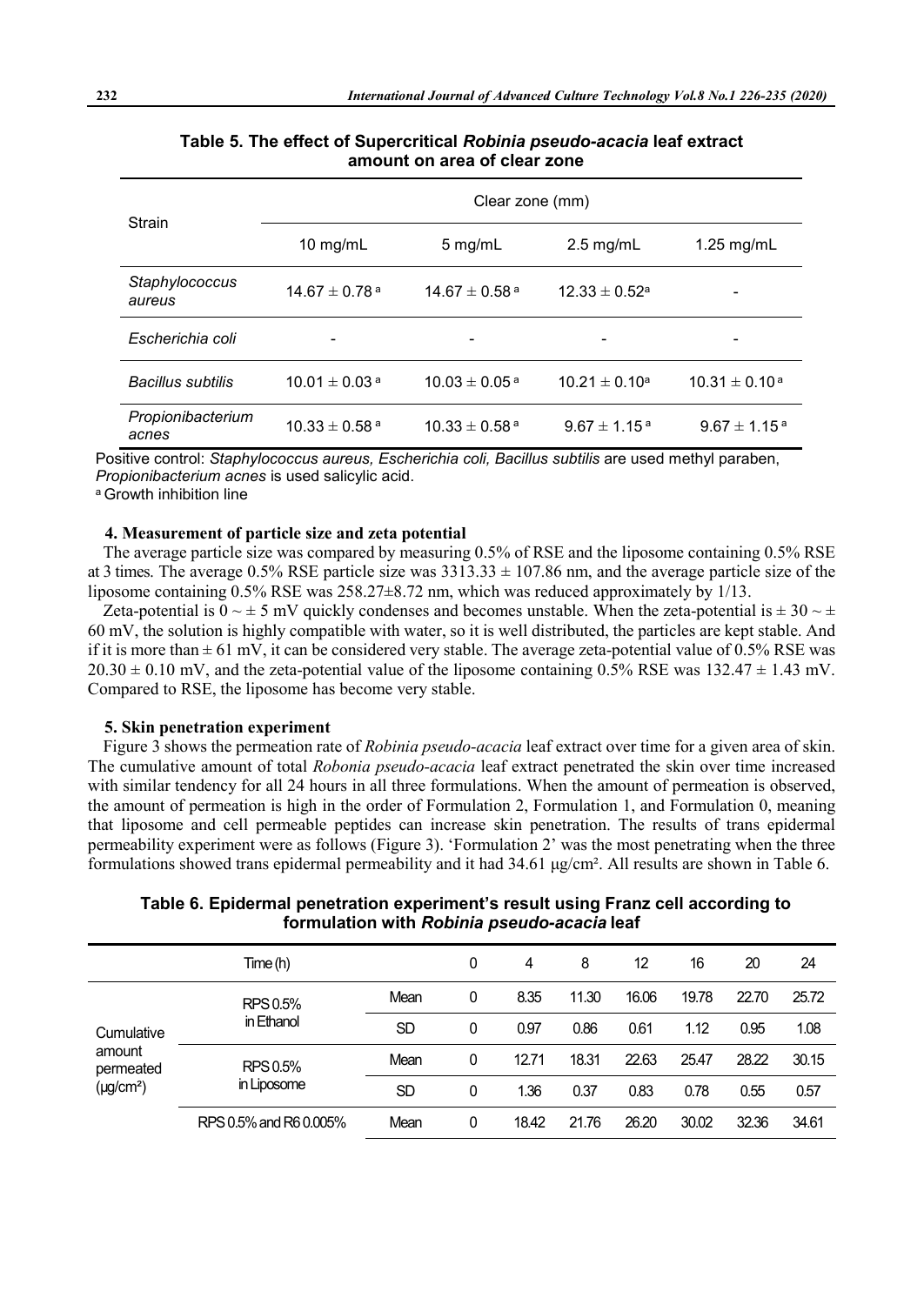**Antimicrobial Effect of Supercritical** *Robinia pseudo-acacia* **Leaf Extracts and Its Transdermal Delivery System with Cell Penetrating Peptide 233**

| in Liposome   | SD | ັ      | 0.80 | 1.26 | 0.93 | 1.39 | 1 1 2 | 1.04 |
|---------------|----|--------|------|------|------|------|-------|------|
| onw-way ANOVA |    | $\sim$ | .000 | .000 | .000 | .000 | .000  | .000 |

RPS : *Robinia pseudo-acacia* leaf supercritical extract



**Figure 3.** *In vitro* **skin penetration profiles of Supercritical** *Robinia pseudo-acacia* **leaf extract, Liposome+ R6 through epidermal skin and penetration cumulative amount.** *Robinia pseudo-acacia* leaf supercritical extract is formulation 0

Liposome is formulation 1 Liposome + R6 is formulation 2

#### **4. Conclusions**

The purpose of this study was to investigate the efficacy of *Robinia pseudo-acacia* leaf as a cosmetic product and transdermal delivery ability using liposome with cell-penetrating peptide. In antioxidants experiments, the total concentration of polyphenol compounds was determined to be 56.88 mg/g in hydrothermal extract, 45.07 mg/g in supercritical extract. The DPPH radical scavenging ability at 1,000 μg/mL was 33.97% in supercritical extract. The scavenging effect on SOD experiment at 500 μg/mL was 76.41% in supercritical extract. In the antimicrobial experiments, the hydrothermal extract had no effect, but supercritical extract represented maximum clear zone of 14.00 mm in *Staphylococcus aureus* strain. In experiments with the same conditions, the antimicrobial effect of supercritical extract in *Staphylococcus aureus* strain is superior when compared to the fact that it had no effect.

To stabilize RSE (*Robinia pseudo-acacia* leaf supercritical extract) with excellent antimicrobial effect, it was made of liposome. As a result, the average particle size of the liposome containing the RSE was 258.27±8.72 nm, which was reduced approximately by 1/13 and the zeta-potential of the liposome containing RSE was 132.47±1.43 mV. Compared to RSE, the liposome has become very stable. After applying CPP (Cell Penetrating Peptide, R6) to liposome containing RSE, the results of the skin penetration experiment using the three formulations are as follows. Applying CPP to liposome was the most penetrating when the three formulations showed trans epidermal permeability. For 24 hours cumulative amount permeated is as follows. CPP (Cell Penetrating Peptide, R6) to liposome had  $34.61 \mu\text{g/cm}^2$ , liposome containing RSE had  $30.15 \mu\text{g/cm}^2$ , RSE had  $25.72 \mu\text{g/cm}^2$ .<br>The effect of antioxidant, antimicrobial on *Robinia pseudo-acacia* leaf extr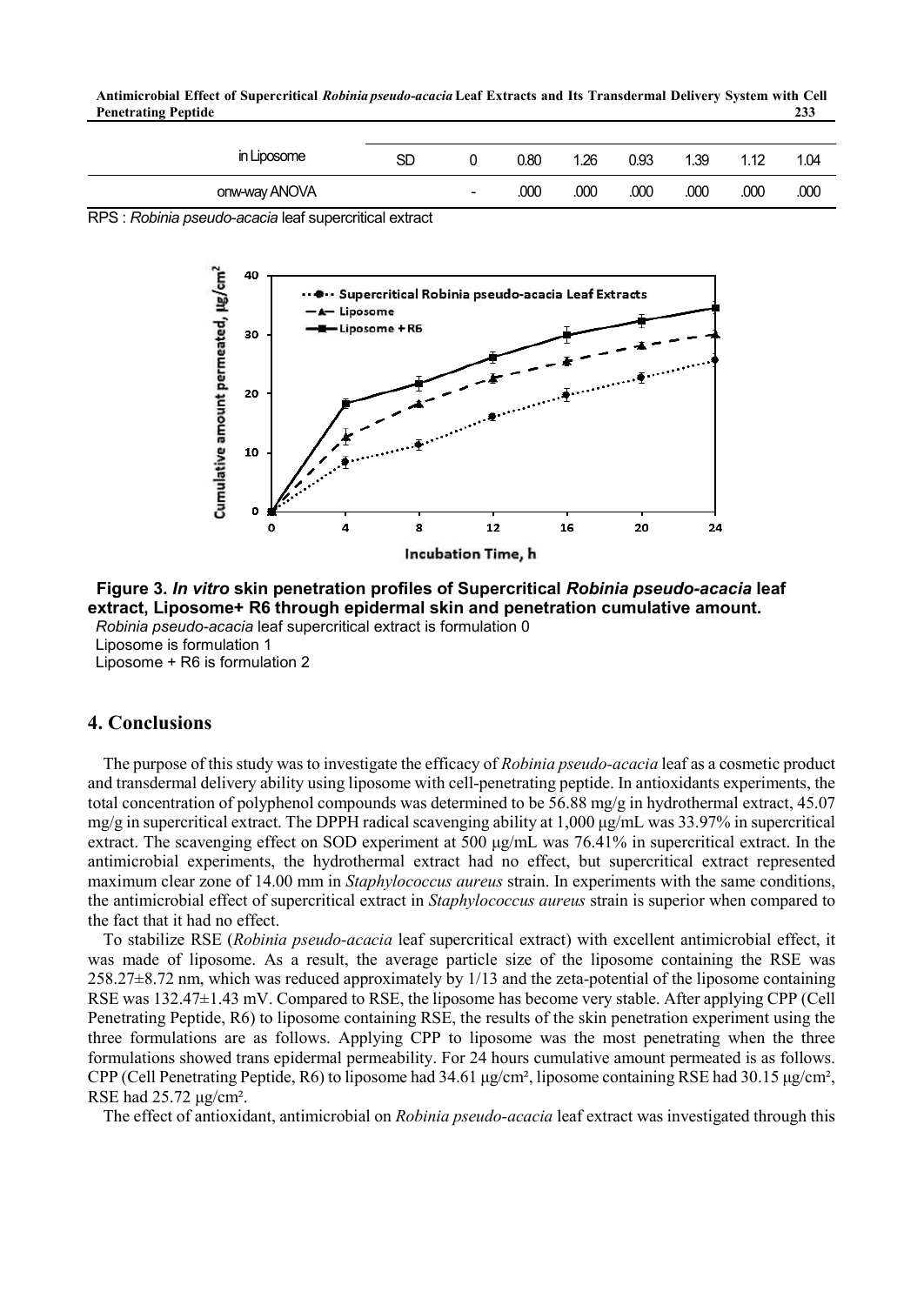study so the result of skin penetration through the production of liposome containing *Robinia pseudo-acacia* leaf supercritical extract to be highly likely to be commercialized in the cosmetics industry in the future.

#### **Acknowledgement**

This study was supported by the Bio & Medical Technology Development Program of the National Research Foundation (NRF) funded of the Ministry of Science & ICT (2017M3A9D8048416) and Bumsuk Foundation of Eulji University in 2019.

#### **References**

- [1] D.W. Thayer, G. Boyd, A. Kim, J.B. Fox and H.M. Farrel, "Fate of gamma-irradiated Listeria monocytogenes during refrigerated storage on raw of cooked turkey breast meat", *Journal of Food Protection,* Vol. 61, No. 8, pp. 979-987, 1998.
	- DOI: https://doi.org/10.4315/0362-028X-61.8.979
- [2] S.I. Kreydiyyeh and J. Usta, "Diuretic effect and mechanism of action of parsley", *Journal of Ethnopharmacology,* Vol. 79, No. 3, pp. 353-357, 2002. DOI: https://doi.org/10.1016/S0378-8741(01)00408-1
- [3] C.S. Kim, K.S. Ahn, K.C. Perk, B.S. Jeon, J.T. Lee and J.W. Park, "Isolation of antioxidative compound from *Scutellaria* baicalensis", *Korean Journal of Medicinal Crop Science*, Vol. 14, No. 4, pp. 212-216, 2006. DOI: http://kmbase.medric.or.kr/KMID/1098420060140040212
- [4] A.D. Banham, M.M. Standish and J.C. Watkins, "Diffusion of univalent ions across the lamellae of swollen phospholipids", *Journal of Molecular Biology*, Vol. 13, No. 1, pp. 238-252, 1965. DOI: https://doi.org/10.1016/s0022-2836(65)80093-6
- [5] L.D. Mayer, M.B. Bally, K.J. Hope and P.R. Cullis, "Techniques for encapsulating bioacticve agents into liposomes", *Chemistry and Physics of Lipids*, Vol. 40, pp. 333-345, 1986. DOI: https://doi.org/10.1016/0009-3084(86)90077-0
- [6] A. Gabizon, F.H.D. Roerdink and Kroon, "Liposomes as a drug delivery system in cancer chemotheraphy", *Horizons Biochemistry and Biophysics*, Vol. 9, pp. 185-211, 1989.<br>[7] E. Mayhew, R. Lazo, W.J. Vail, J. King and A.M. Green, "Characterization of liposomes prepared using a
- micro emulsifier", *Biochimica et Biophysica Acta*, Vol. 775, pp. 169-174, 1984. DOI: https://doi.org/10.1016/0005-2736(84)90167-6
- [8] E. Mayhew, S. Conroy, J. King, R. Razo, G. Nikolopoulus, A. Sciliano and W.J. Vail, "High-pressure continuous -flow system for drug entrapment in liposomes", *Methods in Enzymology*, Vol. 149, pp. 64-77, 1987. DOI: https://doi.org/10.1016/0076-6879(87)49044-7
- [9] P.A. Wender, D.J. Mitchell, K. Pattabiraman, E.T. Pelkey, L. Steinman and J.B. Rothbard, "The design, synthesis, and evaluation of molecules that enable or enhance cellular uptake: peptoid molecular transporters", *Proceedings of the National Academy of Sciences*, Vol. 97, pp. 13003-13008, 2000. DOI: https://doi.org/10.1073/pnas.97.24.13003
- [10] G.M. An, S.I. Park, and M.S. Shin, "Cosmetic efficacy of *Red Pinus densiflora* and its epidermis penetration with polymer micelle and cell penetrating peptide", *The Internal Journal of Advanced Cultural Technology*, Vol. 7, No. 3, pp. 10-24, 2019. DOI: https://doi.org/10.17703/IJACT.2019.7.3.10
- [11] O. Folin and W. Denis, "On phosphotungstic-phosphomolybdic compounds as color reagents", *Journal of Biological Chemistry,* Vol. 12, pp. 239-243, 1912.
- [12] M. S. Blois, "Antioxidant determinations by the use of a stable free radical", *Nature,* Vol. 181, pp. 1199-1200, 1958.
	- DOI: https://doi.org/10.1038/1811199a0
- [13] S. Marklund and G. Marklund, "Involvement of the superoxide anion radical in the autoxidation of pyrogallol and a convenient assay for superoxide dismutase", *European Journal of Biochemistry*, Vol. 47, No. 3, pp. 469- 474, 1974.
	- DOI: https://doi.org/10.1111/j.1432-1033.1974.tb03714.x
- [14] M.O. Ko, H.J. Kang, J.H. Hwang and K.W. Yang, "Screening of the antibacterial effects by ethanol extracts from natural plant in Jeju against *Propionibacterium acnes*", *Journal of Society of Cosmetic Scientists of Korea,* Vol. 44, No. 1, pp. 59-66, 2018.

DOI: https://doi.org/10.15230/SCSK.2018.44.1.59